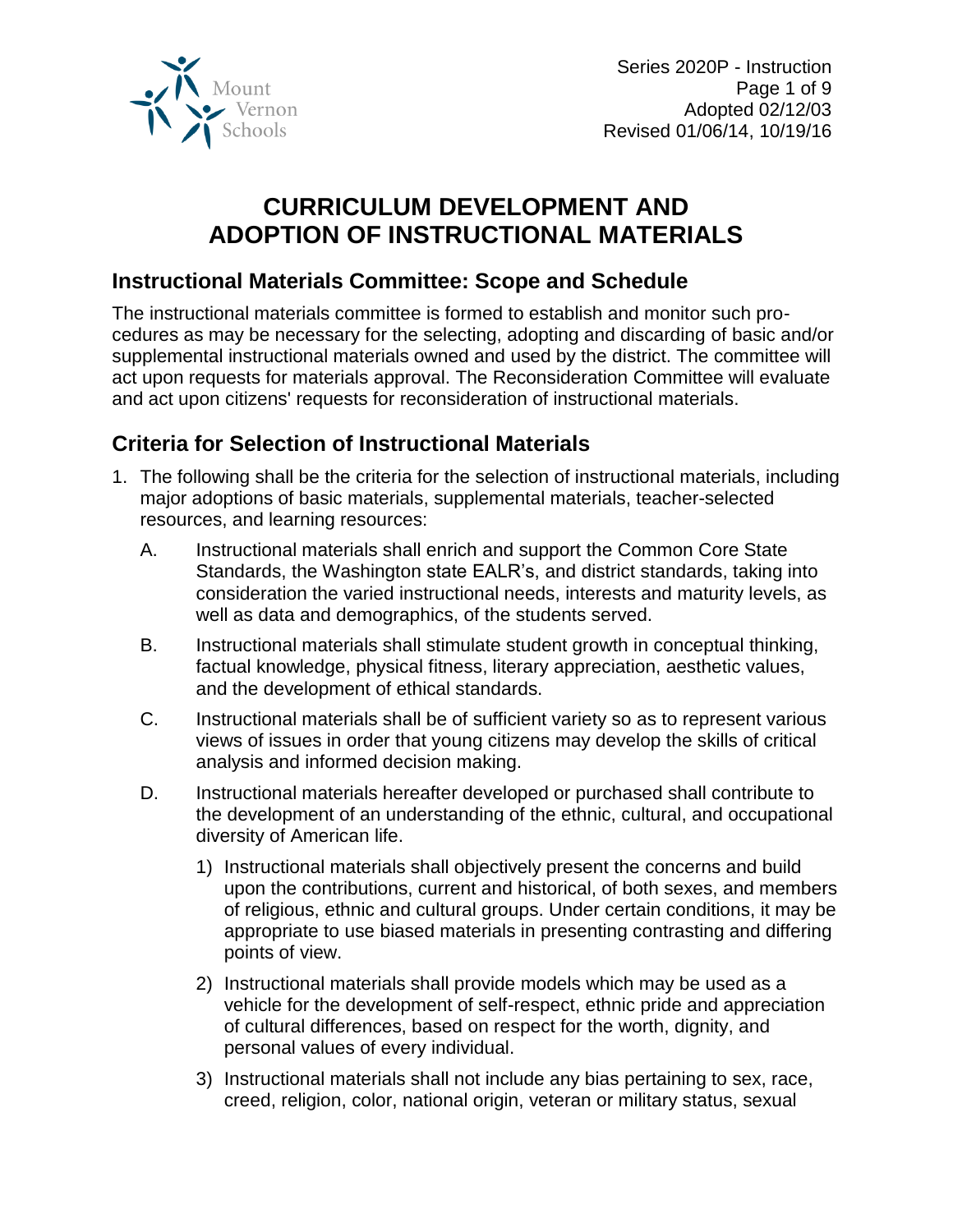orientation, gender expression or identity, disability, or the use of a trained dog guide or service animal.

### **Procedures for Selection of Instructional Materials**

- A. Major Adoptions (requires Instructional Committee review and Board adoption)
	- 1. Definition

**Basic** Instructional materials designated for use by students as principal learning resources in meeting the goals and standards of a districtwide course or curricular area, especially for courses and/or curricula in the areas of English/ Language Arts/Reading, Math, Social Sciences, and Science and taught by multiple instructors, shall be considered major adoptions. Such materials may include text series, trade books, instructional technology, internet based materials, or any other instructional materials needed to implement the district standards. Purchase of the materials may be made centrally for the distribution to schools or by individual schools. To qualify as a major adoption, the recommendation for the selection must be made by a group representing all teachers in the district who teach that course or teach in the curricular area.

- 2. Procedures
	- a. Schedule for Notifying Staff of Future Adoptions Appropriate staff members shall be notified, when possible, two years in advance of major adoptions.
	- b. Review of Objectives

Prior to initiating the adoption process, the alignment of Common Core State Standards, Washington State EALR's and district standards of the curricular area or course shall be reviewed and revised as necessary.

c. Adoption Committees

Curriculum adoption teams shall be established. Members shall include a diverse representation from all grade levels or courses involved. This will include specialists, an administrator, and teachers. Parents will also be included. A chairperson, who shall be responsible for implementing adoption procedures, shall be selected from the membership.

d. Notification to Publishers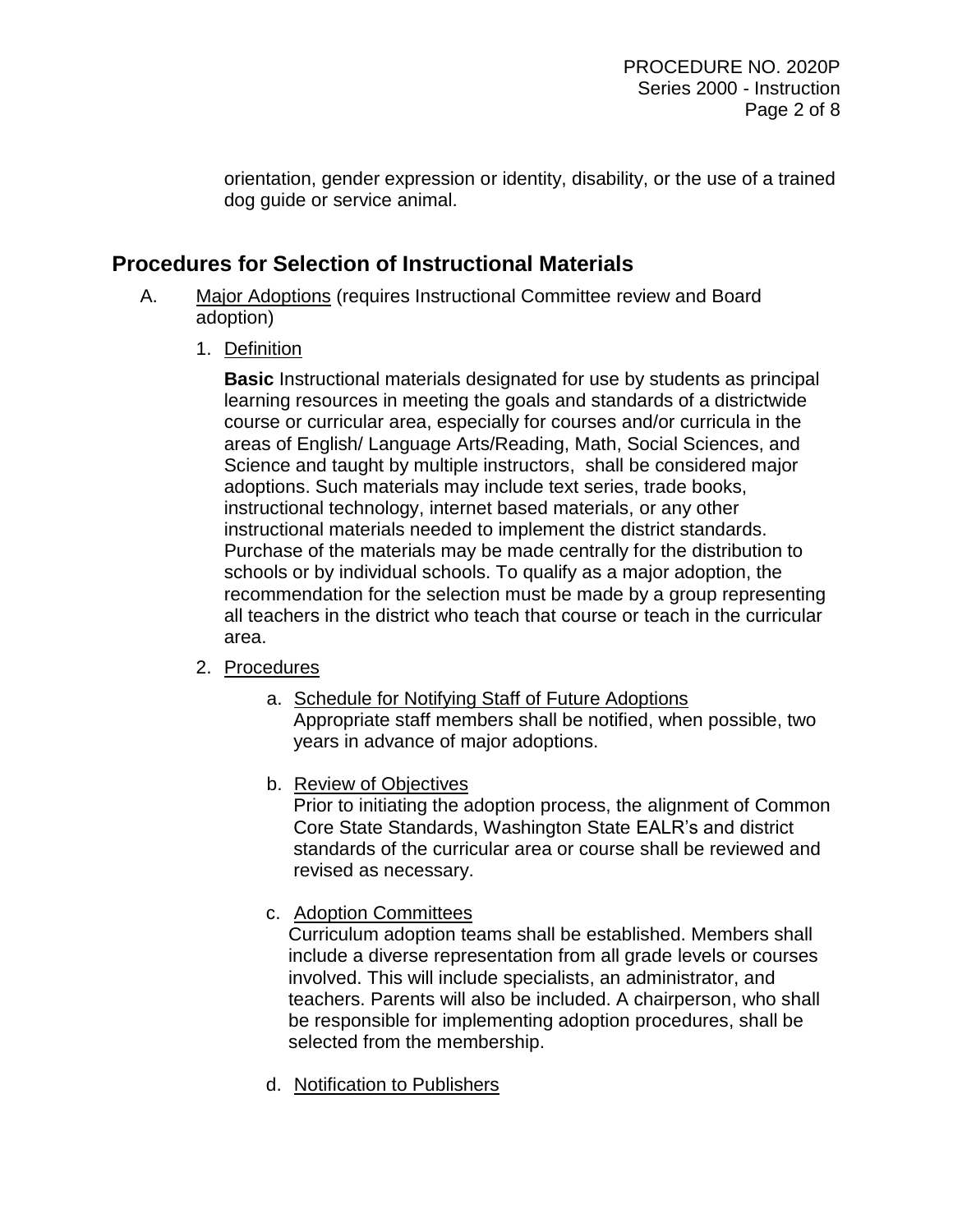If necessary, publishers' representatives will be notified of the pending adoption.

e. Criteria for Screening Materials

An adoption committee shall establish specific criteria for screening to determine which materials will best serve the needs of students in meeting the Common Core State Standards, Washington state EALR's and district standards. The criteria for selection of instructional materials shall be applied and will seek to eliminate bias pertaining to sex, race, creed, religion, color, national origin, veteran or military status, sexual orientation, gender, expression or identity, disability, or the use of a trained dog guide or service animal in all instructional materials.

f. Screening Procedure

All requested materials under consideration shall be screened by the adoption committee according to the established criteria.

- g. Approval Process for Adoption Recommendations
	- 1) The adoption recommendation(s) shall then be submitted by the Curriculum Adoption Team to the superintendent or designee.
	- 2) The final recommendation shall be presented to the Board of Directors for consideration.
- 3. Conformance in Use of Adopted Materials Current materials shall generally be used as the basic instructional resources for any course or curricular area.

#### B. Supplement Materials (do not require Instruction Materials Committee approval or Board adoption)

1. Definition

Instructional materials used to support, enrich, individualize or to meet specific needs of the curriculum shall be considered supplemental materials. The use of such materials in the classroom, as judged by the appropriate program manager or principal, shall be the primary criterion in determining whether a material is supplemental.

2. Criteria for Selection

The criteria for selection of instructional materials shall also be the basis for the selection of any supplemental material(s).

3. Procedures for Purchase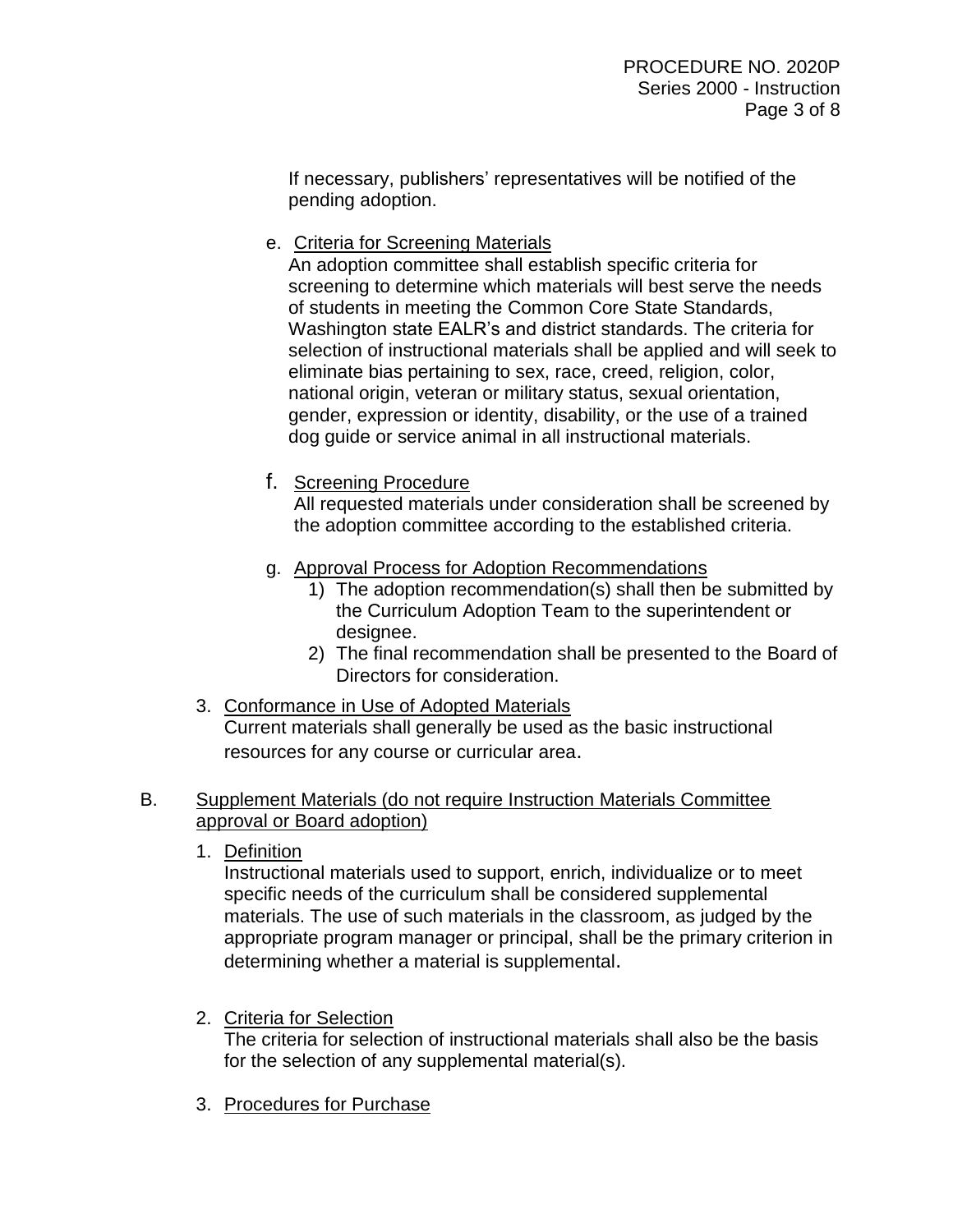Supplemental materials shall be reviewed by appropriate grade level or department teachers and approved for purchase by the appropriate budget manager.

#### C. Teacher-Selected Resources

#### 1. Definition

Those resources used by an individual teacher, which are topical or of interest or of value for a short time, shall be considered teacher-selected resources. Examples include articles from a newspaper or weekly magazine, teacher-made games, pamphlets, media material or resource speakers for classrooms.

#### 2. Procedures

The following guidelines shall be the basis for teacher-selected resources:

- a. Criteria for selection of instructional materials shall be the basis for selection of any teacher-selected resource.
- b. Consideration shall be given to community acceptability of resources. Resources which reasonably might be expected to be controversial in the community must be approved by the building principal prior to use.

#### D. Teacher Materials Lists

1. Definition

Any list of items from which students may select materials to meet class requirements or to enhance learning shall be considered teacher material lists. Lists may include such items as books, selections from books, magazine articles, films, audio recordings, video recordings, and computer programs.

#### 2. Procedures

- a. No item on a teacher materials list shall be interpreted as required reading, viewing or listening.
- b. Teacher materials lists shall be provided by the building principal upon the request of a patron.

#### E. Library Materials

1. Definition

Library materials are those items accessible through the library media center which provide support for an area of the curriculum, information for independent study, or sources for enrichment and recreational interest.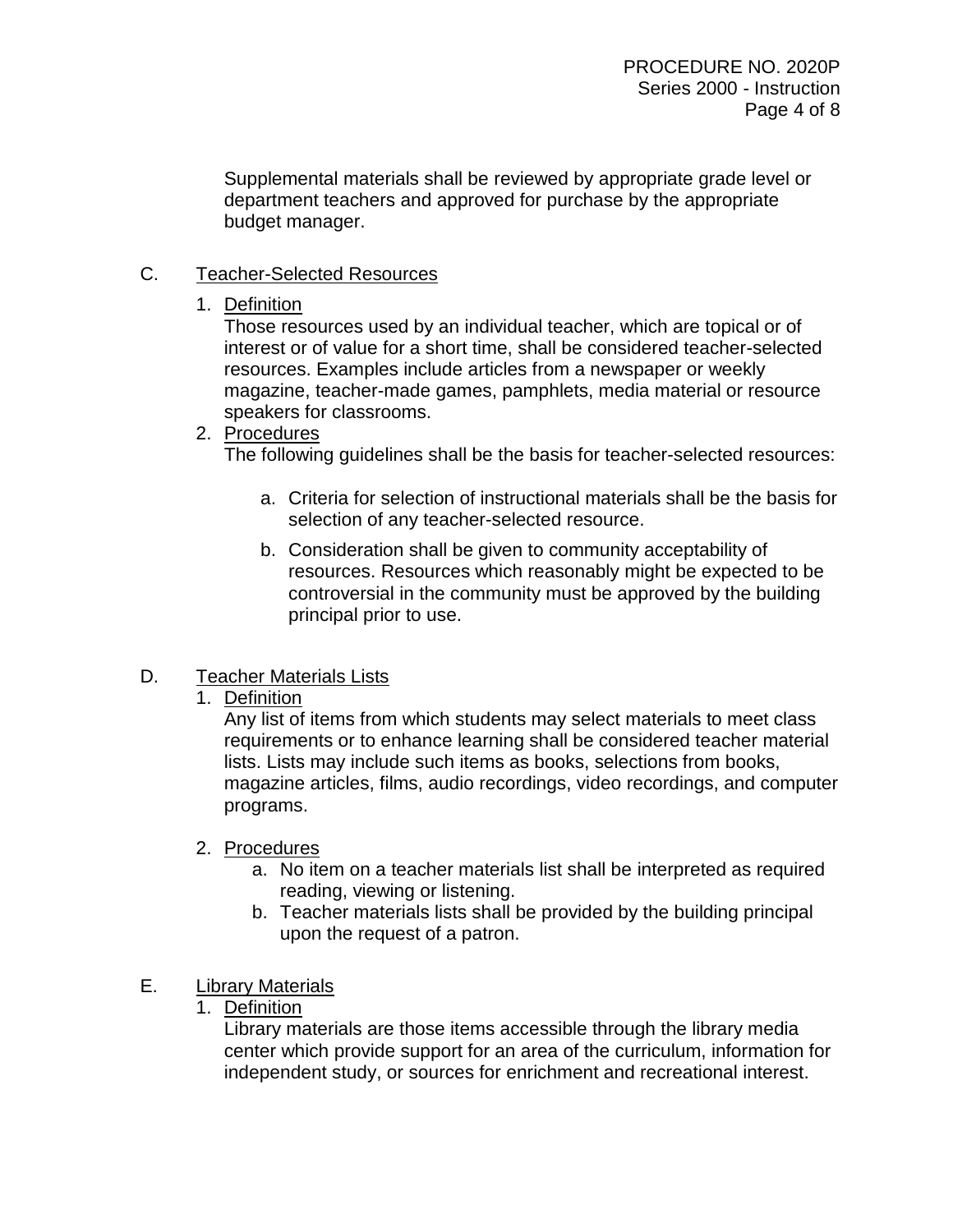2. Responsibility for Selection

The first responsibility for materials selection belongs to the library media specialists. Students, teachers and administrators shall be encouraged to recommend materials for purchase. The final responsibility for selection in each school rests with the building principal.

3. Criteria for Selection

Criteria for selection of instruction materials and the Library Bill of Rights shall be the basis for selection of any learning resources.

- 4. Donated, Free and Sponsored Materials These materials must meet the same selection standards as purchased materials prior to being added to the learning resources collection.
- F. Alternative Core Materials are the primary instructional materials for a given course that are used with a subset of students. These materials are intended to replace approved core materials and may be used for specialized course offerings or flexible learning environments.

### **Procedures for Removal of Instructional Materials**

Instructional materials may be removed from collections at any time that they no longer meet the criteria for initial selection outlined in Criteria for Selection of Instructional Materials." Any instructional materials may be removed when the administration judges such removal to be in the best interests of the district. Ordinary procedures for withdrawal of materials are outlined below.

- A. Major adoptions shall be removed from collections by the committee based on the criteria for selection in this procedure and on the availability of suitable replacement materials.
- B. Supplementary materials shall be removed from collections by individual certificated staff holding such collections with the advice and consent of his/her immediate supervisor.

Citizens are invited to review any instructional materials in current use or proposed for district purchase. Such review may be accomplished at the school. The review and examination process should be arranged in a way to avoid disrupting the educational program. The review of materials should be undertaken with the knowledge of district standards in mind.

Displays of learning materials may be provided in schools during parent meetings, curriculum nights, parent-teacher conferences and public meetings during the school year.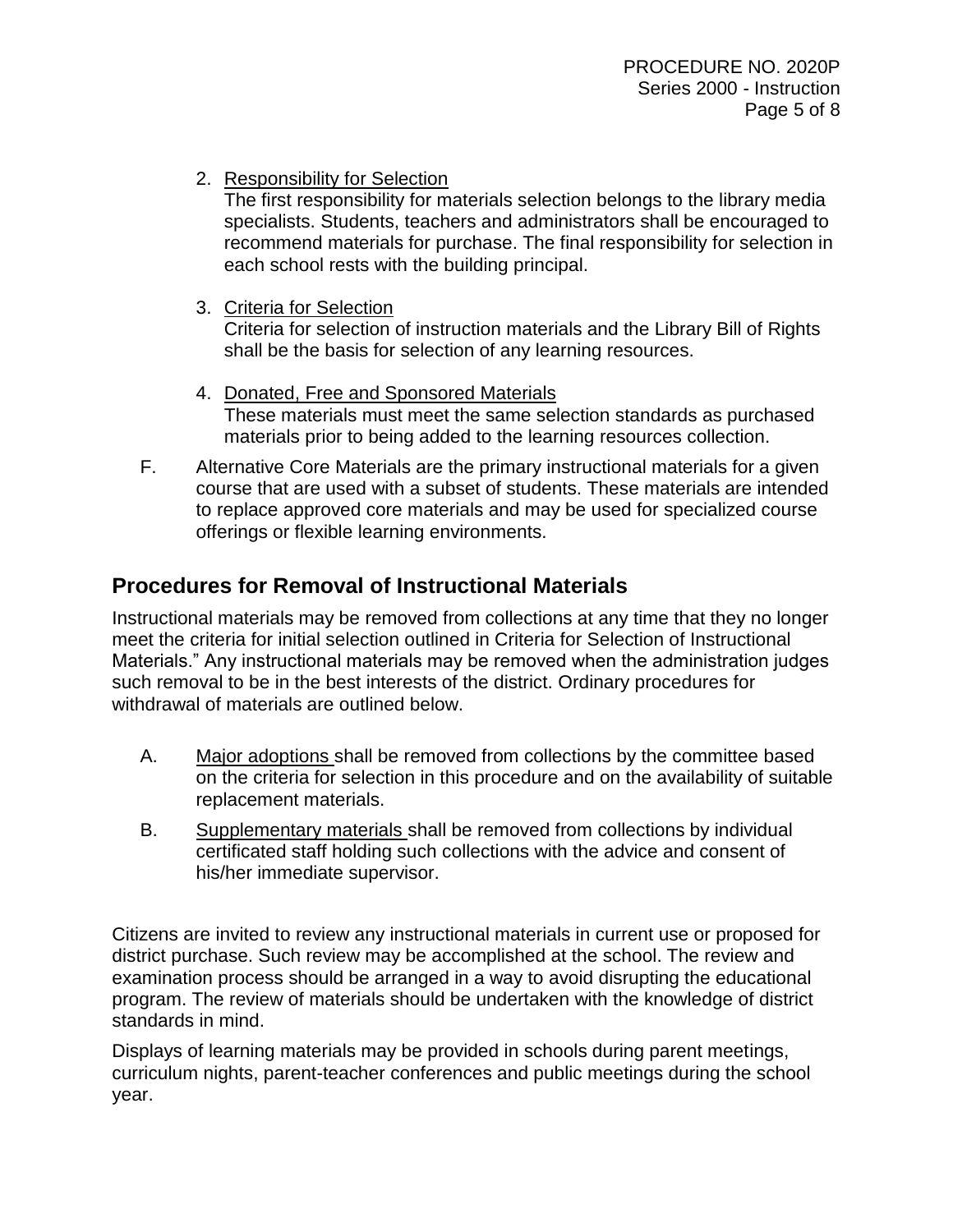A citizen wishing to protest use of any instructional materials in the school system must use the form for requesting reconsideration of instructional materials. This form is available form the district curriculum office or the building principals. The complainant will deliver the completed request form to the Director of Curriculum and Instruction, who will take the following steps to assure timely consideration of requests:

## **Challenged Materials Procedures**

The following procedures are established for all instructional materials placed in question by an individual, groups or organization. These procedures must be followed in the order presented below. No materials shall be removed from use within the district until this procedure has been completed unless directed otherwise by the superintendent.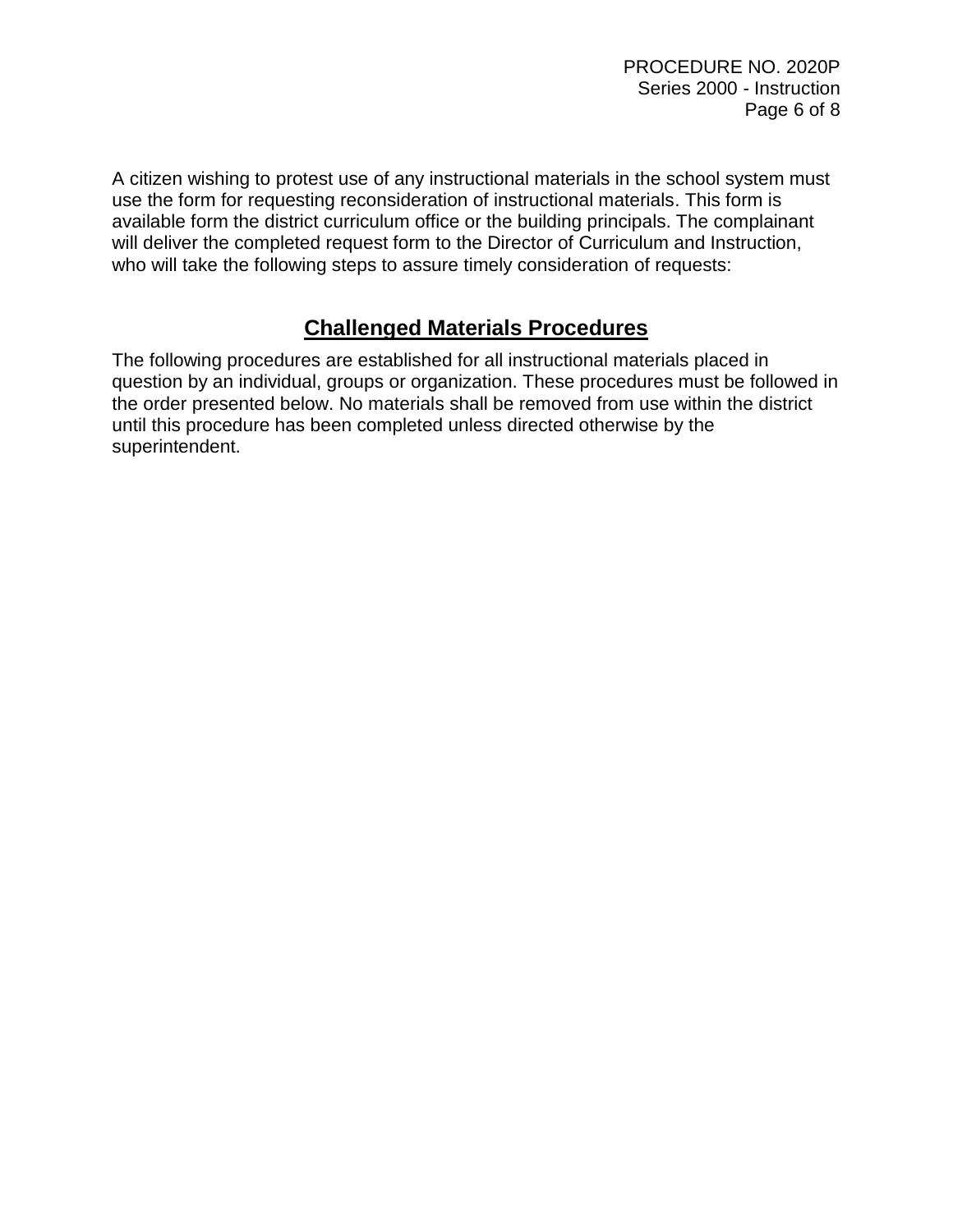

Series 2020P - Instruction Page 7 of 9 Adopted 02/12/03 Revised 01/06/14, 10/19/16

#### A. Process

- 1. Complaints must be communicated to the person or persons primarily responsible for the utilization of the materials.
- 2. The complainant and appropriate staff will meet and try to resolve any misunderstanding.
- 3. If these efforts fail and the complainant requests the withdrawal of the instructional materials from the school, the Request for Reconsideration of Material, together with a copy of the Challenged Materials Process, shall be furnished to the complainant by the principal with an explanation of the process for registering the complaint. The principal will notify the curriculum director, teacher and/or librarian of this request.
- 4. The Request Form for Reconsideration of Materials shall be completed with evidence that steps 1 and 2 have been fulfilled. The complainant shall submit the form to the district superintendent or designee.
- 5. A review of the questioned materials shall be instituted within 15 school days after receipt of the Request Form for Reconsideration.
- 6. Upon receipt of a complaint, the superintendent shall cause a reconsideration committee to be convened for the purpose of holding an open public hearing on the material in question.
	- a. The chair of the reconsideration committee shall be the Director of Curriculum.
	- b. The hearing will be held within 15 school days of receipt of the complaint. Each side will have 30 minutes to present their case before the committee. After both presentations, each side shall have 5 minutes to summarize. The committee may then ask questions, and/or request additional information from professionally qualified resource persons.
	- c. Within six (6) school days of the public hearing the committee, after reviewing testimony presented and the material in question, will reconvene to discuss the complaint and to come to a decision. The committee shall consider:
		- 1) Whether the challenged materials have been selected in accordance with the criteria and procedures for selection of instructional materials,
		- 2) The rationale for reconsideration presented by the requester,
		- 3) The rationale of the staff member(s) advocating continued use of the materials,
		- 4) Published reviews of the materials, and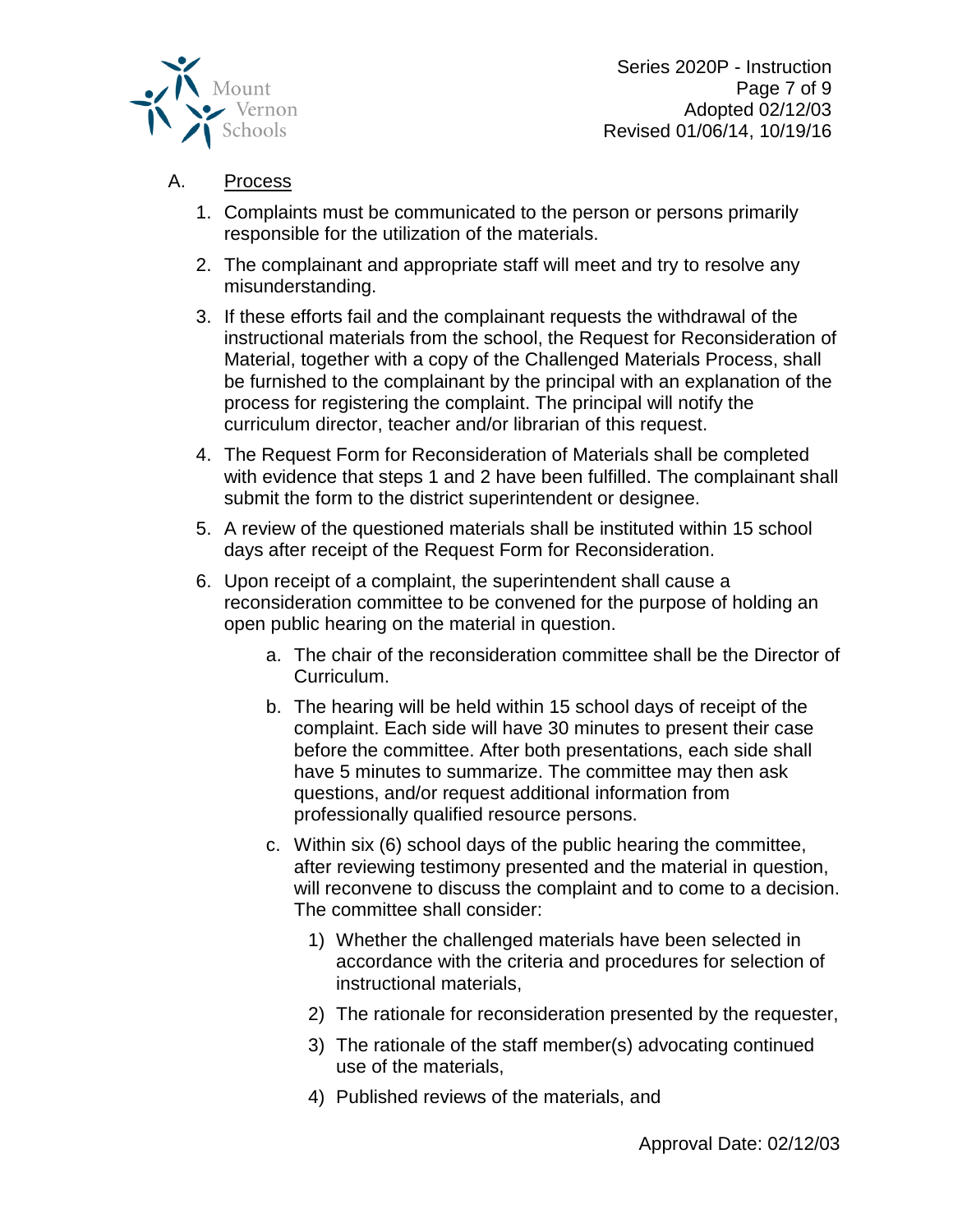- 5) Opinions of other competent authorities.
- d. The chair of the reconsideration committee shall within 35 school days after receipt of the written complaint, submit the final recommendation of the committee to the superintendent.
- e. The superintendent or designee shall, within ten (10) working days of receiving the committee's recommendation, inform the complainant and the teacher or librarian in writing of the committee's decision.
- f. The reconsideration committee's decision shall be reviewed by the Board of Directors upon request by any of the concerned parties. Such request for Board review must be made within fifteen (15) school days of the receipt of the decision. If a request is not received within the fifteen (15) day period, the challenged process shall be completed.
- g. Regardless of whether the concerned parties accept or reject the decision submitted to them, the superintendent shall submit a copy of the committee's report to the Board of Directors.
- h. The decision of the reconsideration committee may be appealed by the concerned parties to the Board of Directors through the office of the Superintendent. The purpose of the Board of Directors' review shall be to determine whether the reconsideration committee has followed the proper process. The superintendent shall convey the findings of the Board of Directors' review to the concerned parties.
- i. If the appropriate processes have been followed by the reconsideration committee, the decision of the committee shall stand. If it is deemed that the appropriate process was not followed by the reconsideration committee, the Board of Directors shall determine the outcome of the challenge.
- j. The decision regarding challenged materials shall not be subject to reconsideration for a minimum of three years, unless there is a substantive change of circumstance.
- k. If the material is disapproved, the reconsideration committee will report the writing to the concerned parties. The report will identify levels of use and specific reasons for disapproval.

#### B. Reconsideration Committee

The reconsideration committee shall include the following persons who are representatives of the challenged level of instructional materials:

- 2 parents (of children at the grade level of materials discussed)
- 1 central office administrator designated by the superintendent
- 1 elementary/secondary principal
- 1 elementary/secondary content or grade level teacher